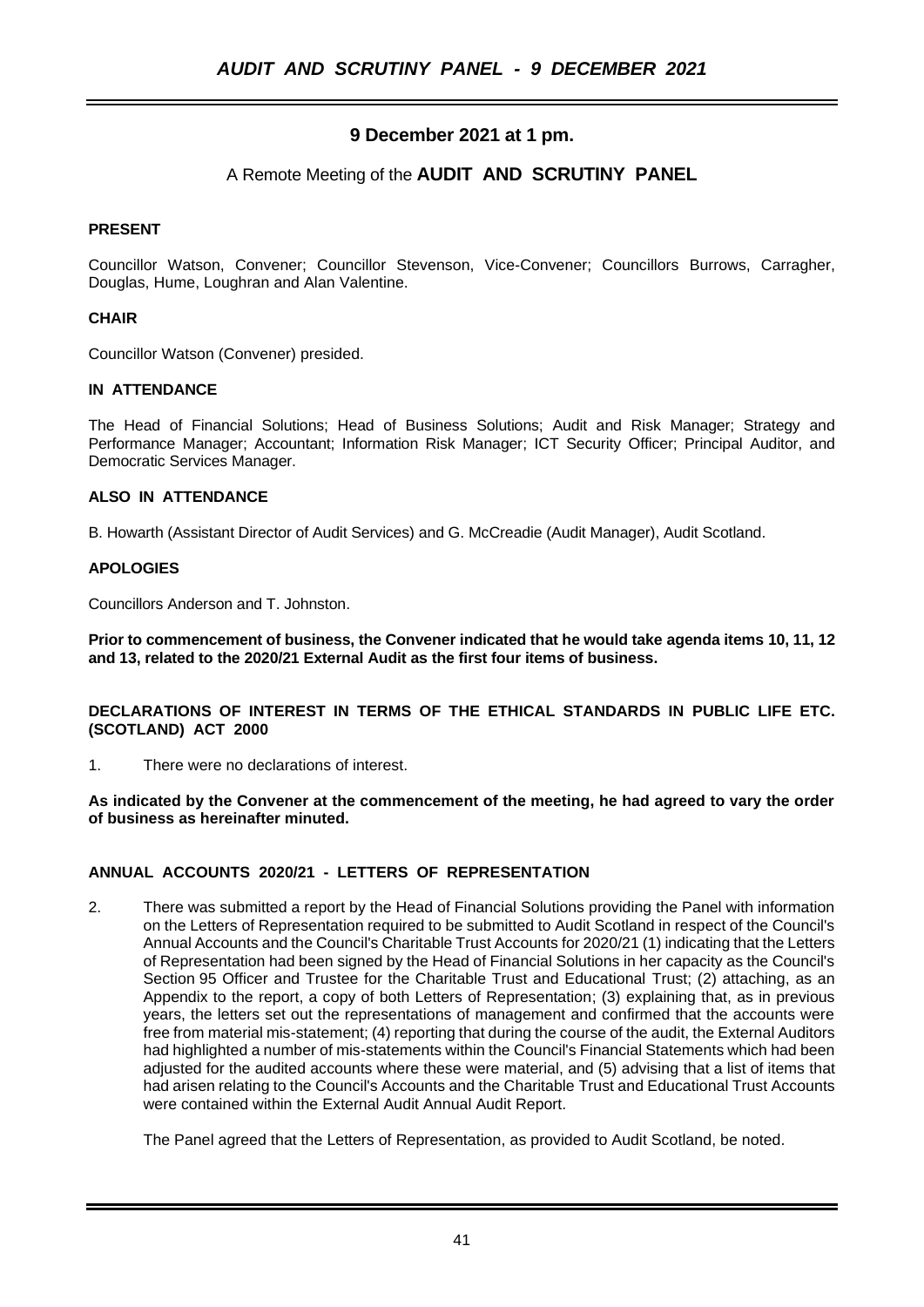## **ANNUAL ACCOUNTS 2020/21 - EXTERNAL AUDITOR'S REPORT TO THOSE CHARGED WITH GOVERNANCE ON THE 2020/21 AUDIT**

3. There was submitted a report by the Head of Financial Solutions permitting the Panel to consider the External Auditor's comments on specific matters arising from its audit of the Financial Statements for both the Council and the Charitable Trust in Education Endowments administered by the Council (1) providing background to the appointment of External Auditors to the Council and their role and remit; (2) explaining that, following completion of the audit, Audit Scotland had produced reports to those charged with governance on the 2020/21 Audit for both the Council, and the Council's Charitable Trust in Education Endowments, and (3) attaching, as Appendices to the report, reports from Audit Scotland in relation to the Council and the Council's Charitable Trust in Education Endowments.

B. Howarth spoke to the report by the External Auditor, following which the Panel agreed to note the report.

# **EXTERNAL AUDIT: ANNUAL AUDIT REPORT 2020/21**

4. There was submitted a report by the Audit and Risk Manager presenting to the Panel the Annual Audit Report produced by the Council's appointed External Auditors, Audit Scotland, in respect of the audit for the Council for the year ending 31 March 2021 (1) explaining that the Accounts Commission had appointed Audit Scotland as the Council's appointed External Auditor for the five year period from 2016/17 and that Audit Scotland is required to annually prepare a report for Elected Members and the Controller of Audit, summarising the audit work and presenting the main findings arising from the audit; (2) informing the Panel that the External Auditor's report presents key matters arising from each of the main areas of work undertaken by the External Auditor including the audit of Financial Statements and issues relating to the Council's Financial Management, Financial Sustainability, Governance and Value for Money arrangements; (3) highlighting that, as outlined in the report by the External Auditor, it was able to place an unqualified audit opinion on the 2020/21 Financial Statements and that, although a small number of issues were highlighted by the External Auditor where scope for further improvement exists, overall the report is considered by management to be positive with no significant weaknesses identified, and (4) attaching, as an Appendix to the report, the Audit Scotland Annual Audit Report 2020/21.

The Panel agreed:-

- (1) that the External Auditor's Annual Audit Report be noted, and
- (2) that implementation by management of actions agreed in response to External Audit's recommendations be monitored through reports from Internal Audit.

### **ANNUAL ACCOUNTS 2020/21 (AUDITED)**

5. There was submitted a report by the Head of Financial Solutions presenting the Council's final 2020/21 Annual Accounts, and providing Elected Members with the background on the need to consider matters raised by Audit Scotland in respect of examination of the accounts (1) reminding the Panel that the Local Authority Accounts (Scotland) Regulations 2014 require the Council to prepare an Annual Statement of Accounts in accordance with proper accounting practices and that the Audit Commission appoints External Auditors to Local Authorities in order to carry out the Audit of Financial Statements in accordance with International Standards in Auditing; (2) explaining that the Coronavirus (Scotland) Act 2020 permits public bodies to postpone complying with the statutory duty to publish a report if they are of the view that complying with the duty would be likely to impede their ability to take effective action to prevent, protect against, delay or otherwise control instances on transmission of Coronavirus; (3) informing the Panel that the review of the 2020/21 Accounts by Audit Scotland was now complete and that the final version of the accounts was attached to the report as an Appendix; (4) indicating that, following consideration of the accounts, a copy of the final accounts signed by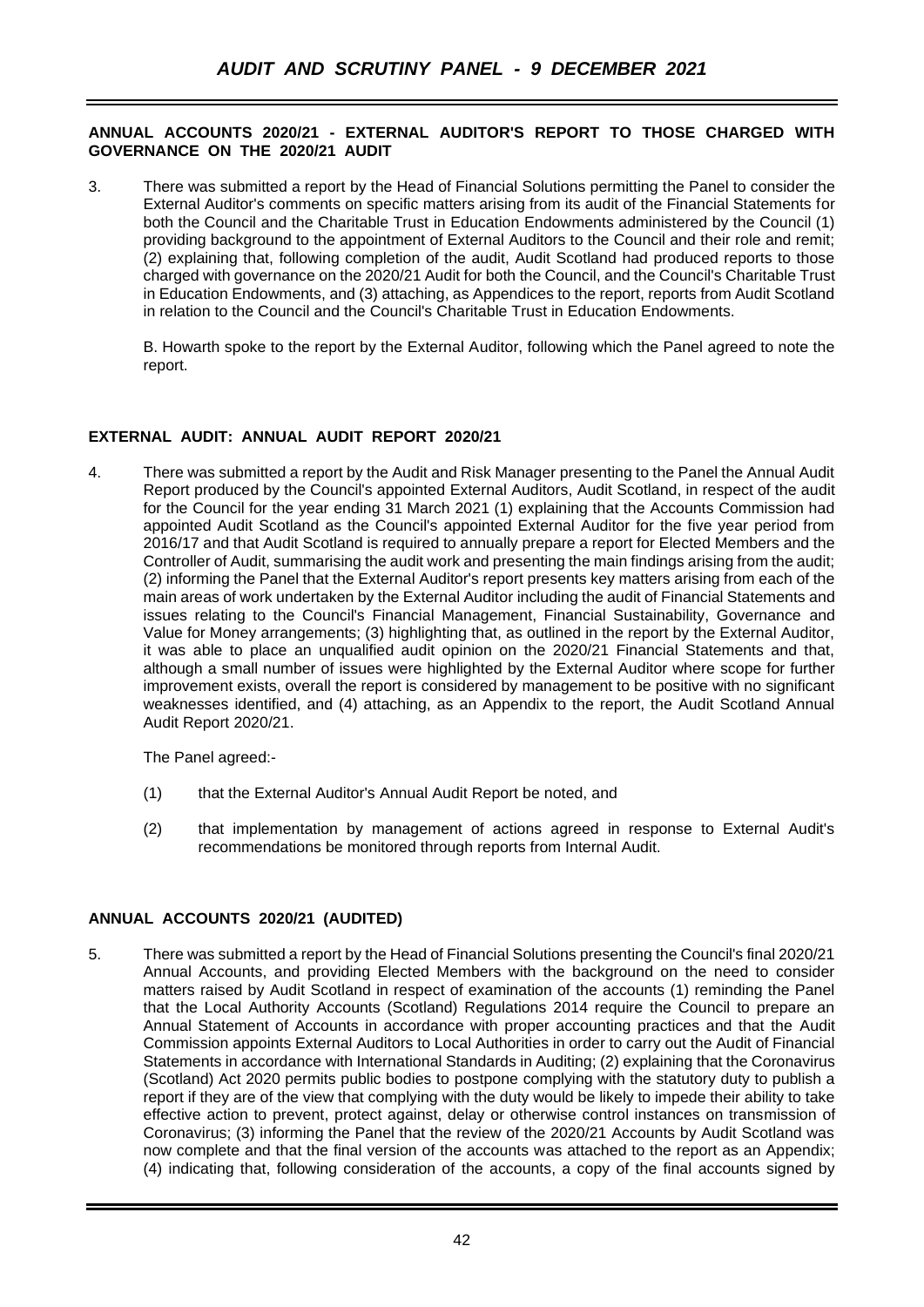Council Officers and the Audit Director would be submitted to Audit Scotland and that a full Annual Report had been prepared by Audit Scotland and considered elsewhere in this meeting.

B. Howarth spoke to the report by Audit Scotland and wished to place on record the thanks of Audit Scotland for the co-operation of the Council Officers involved for their co-operation and support.

Following which, the Panel agreed:-

- (1) that the contents of the report be noted, and
- (2) that the final accounts, as attached to the report, be signed.

#### **AUDIT AND RISK RELATED ITEMS: ACTION LOG**

6. There was submitted a report by the Audit and Risk Manager enabling the Panel to track implementation of requests and recommendations made by it in respect of Audit and Risk related to items in the previous 18 months with the action log, attached at Appendix 1 to the report, recording those requests and recommendations made by the Panel detailing when these had been addressed and/or were expected to be addressed.

The Panel agreed that the contents of the report be noted.

#### **INTERNAL AUDIT PROGRESS REPORT**

7. There was submitted a report by the Audit and Risk Manager (1) providing an overview of Internal Audit activity; (2) reporting the results of Internal Audit outputs finalised since the last update to the Panel in September 2021; (3) highlighting the most significant issues arising from the completed audit work; (4) updating the Panel on other aspects of the work of Internal Audit, and (5) attaching, as an Appendix to the report, a brief summary of the scope and key findings of each substantive planned audit together with a supplementary pack containing copies of those reports.

The Panel agreed:-

- (1) that the findings, conclusions and recommendations of completed Internal Audit reports, together with the associated management responses, be noted;
- (2) that Internal Audit provide a report to future meetings of the Panel on progress made in implementing agreed management actions in relation to all audit recommendations categorised as "red" or "amber", and
- (3) that, otherwise, the contents of the report be noted.

### **INTERNAL AUDIT: FOLLOW UP OF ACTIONS PREVIOUSLY AGREED BY MANAGEMENT IN RESPONSE TO AUDIT RECOMMENDATIONS**

8. There was submitted a report by the Audit and Risk Manager (1) detailing the extent to which management had implemented actions previously committed to in response to recommendations in Internal Audit reports, where those actions were due to be completed by the end of September 2021; (2) advising that Internal Audit had concluded that six of the fifteen actions agreed in response to relevant Internal Audit recommendations during the period July to September 2021 had been fully completed, with eight being partially implemented and one that was considered no longer relevant; (3) explaining that four of the eleven actions agreed in respect of external audit outputs had been completed, three had been partially implemented, two were not yet due and two were no longer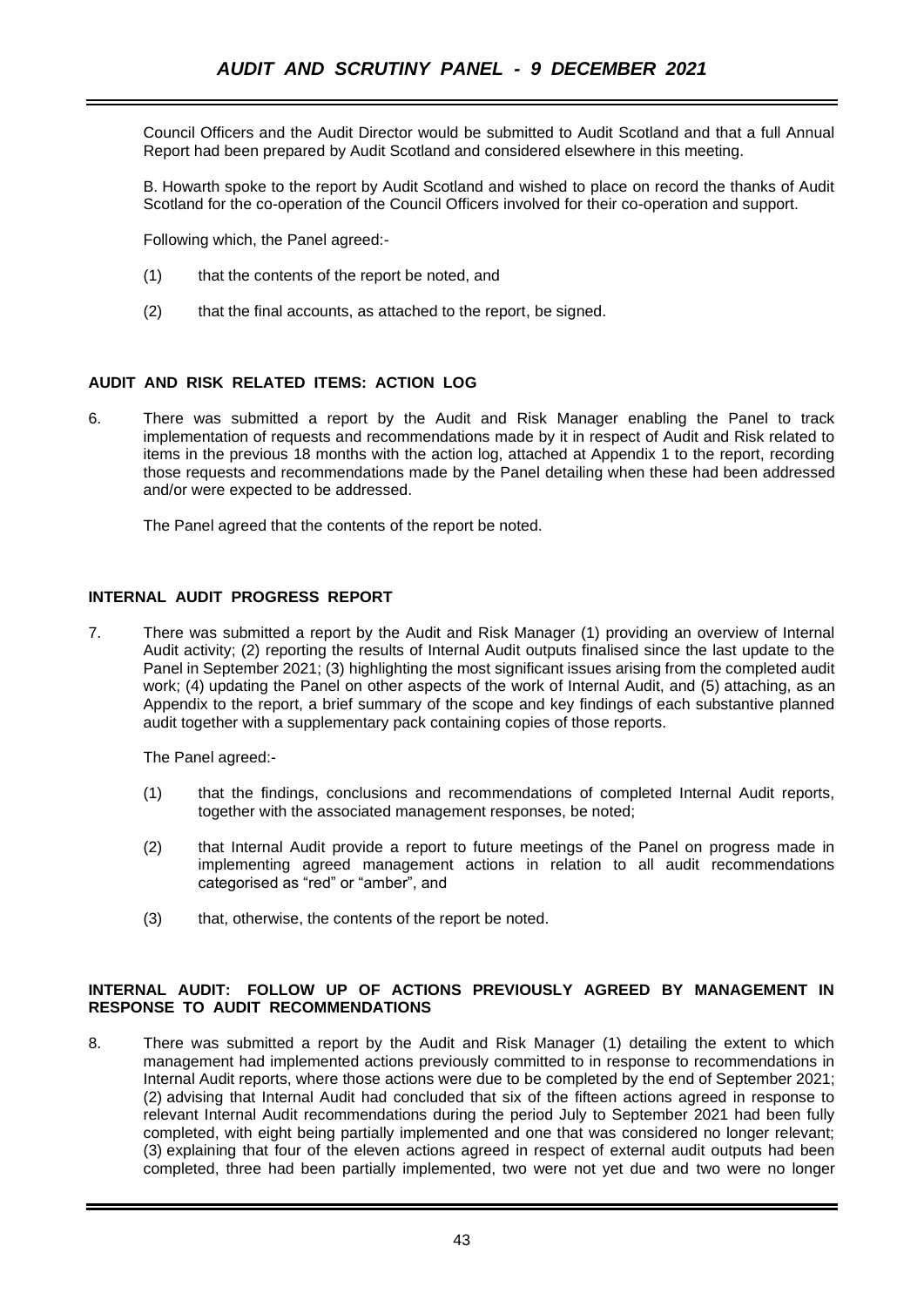considered relevant, and (4) attaching, as an Appendix to the report, commentary from management and details of proposed management actions and revised target dates with completion of those outstanding audit recommendations where Internal Audit assess the residual risk as High or Medium.

The Panel agreed that the contents of the report be noted.

# **NATIONAL FRAUD INITIATIVE – UPDATE**

9. There was submitted a report by the Audit and Risk Manager informing the Panel of the progress made to date by the Council in response to the 2020 National Fraud Initiative (NFI) Data Matching Exercise (1) explaining that NFI is the Data Matching Exercise, organised by Audit Scotland, which is undertaken every two years and is widely recognised as an important tool in detecting and preventing fraud; (2) describing that NFI involves comparing data sets using criteria which allows for the identification of inconsistencies and anomalies which may be indicative of possible fraud and/or error which then enables public bodies to follow up matches on a targeted and prioritised basis to establish if fraud has occurred and to take appropriate action; (3) providing details of data matches undertaken and illustrating whether fraud and/or error had been identified and whether there was a corresponding financial implication; (4) providing an explanation as to how various data matches, and the outcomes of the matching exercise, were being dealt with within the Council, and (5) providing an update on ongoing fraud issues in relation to Covid 19 Business Grants.

The Panel agreed:-

- (1) that the contents of the report be noted, and
- (2) that the progress made to date in relation to the follow up of matches be noted.

# **RISK MANAGEMENT UPDATE**

10. There was submitted a report by the Audit and Risk Manager (1) providing an update to the Panel on Risk Management developments in the period with a particular focus on two risks – work force pressures and supply chain risks – where residual risks had increased significantly in recent months such that they were now subject to regular and ongoing consideration by the Corporate Management Team; (2) summarising how these risks were currently impacting on the Council, how management was currently seeking to mitigate these risks and any future planned activity, and (3) confirming that Risk Registers remain in place across the organisation, with work ongoing within Services to ensure that Risk Registers remain comprehensive, up to date and reflect current organisational objectives, management arrangements and the ongoing impact of Covid 19.

The Panel agreed:-

- (1) that it be noted that the residual risks associated with work force pressures and supply chain risks had increased significantly in recent months and were now subject to regular and ongoing consideration by the Council's Corporate Management Team;
- (2) that it be noted that both risks, if not effectively mitigated, had the potential to impact significantly on service delivery, financial performance and the achievement of planned outcomes;
- (3) that it be noted that actions are being taken, or planned, by Services and the Council more corporately to mitigate these risks, and that Services will continue to manage risks in accordance with the Council's Risk Management Strategy, and
- (4) that, otherwise, the contents of the report be noted.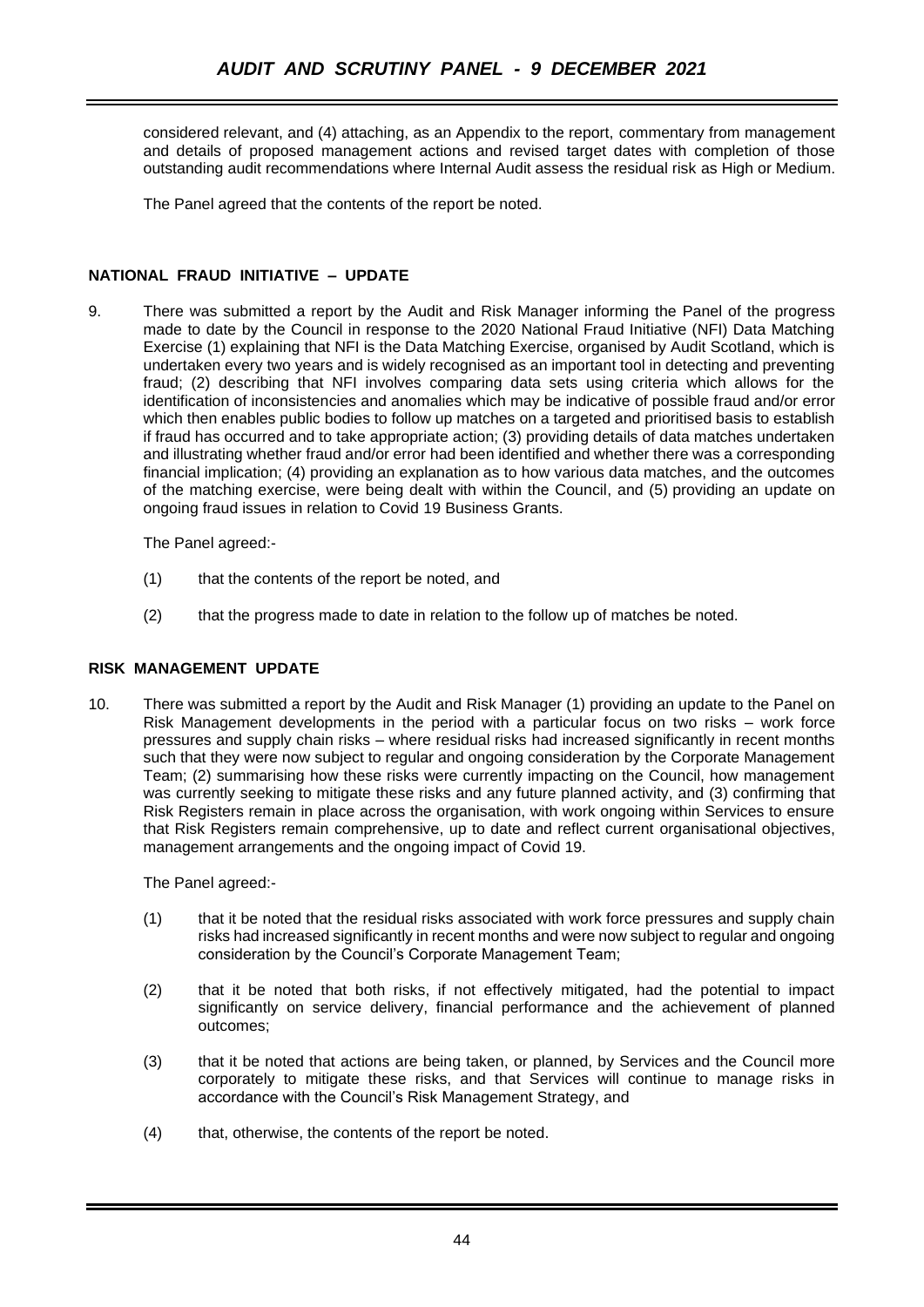## **ICT OPERATIONAL CAPABILITY RISK – DEEP DIVE**

11. There was submitted a report by the Head of Business Solutions (1) focusing on the deep dive of the ICT Operational Capability Risk due for assessment as of September 2021; (2) reporting that details had now been reviewed and signed off by the Enterprise Architecture Governance Group (EAGG) on 3 November 2021; (3) providing the Panel with an update on measures to address this risk, which carries a high residual score, and (4) presenting an overview of existing controls and actions taken to date to mitigate against this risk, as well as further actions planned to continue to manage and update this risk to fully reflect the change in landscape of ICT Service Delivery.

The Panel agreed:-

- (1) that the actions taken to date to manage the ICT Operational Capability Risk be noted;
- (2) that the ongoing actions to manage this risk, as detailed in the report, be noted, and
- (3) that the future planned actions, as detailed in the report, be noted.

### **PCI-DSS COMPLIANCE - PROGRESS REPORT**

12. With reference to paragraph 10 of the Minute of the meeting of the Audit and Scrutiny Panel held on 30 June 2021, there was submitted a report by the Head of Business Solutions providing the Panel with an update on the Council's progress on achieving compliance with the Payment Card Industry Data Security Standard (PCI DSS) (1) summarising the positive actions completed to date to achieve compliance; (2) highlighting the further activities which are necessary for the Council to achieve PCI DSS compliance; (3) reminding the Panel that at its meeting in June 2021 it had been noted that a substantial level of work remained, particularly regarding Mail Order/Telephone Order (MOTO) transactions to achieve compliance with these requirements, and that such needs required to be considered alongside the procurement and resourcing requirements of several other high priority programmes and, accordingly the target date for achieving full compliance had been revised to March 2022, and (4) illustrating progress against the planned activity, with a summary of compliance levels as of October 2021 provided within the report.

R Leitch and G Livingston responded to a number of questions from the Panel.

The Panel agreed:-

- (1) that the content of the report, and the significant developments completed to date in progressing the Council towards compliance, be noted;
- (2) that it be noted that a substantial level of work remained, particularly relating to MOTO transactions, to achieve compliance with relatively complex requirements and that this work required to be managed against a backdrop of competing high priority programmes, and
- (3) that the revised timeframe of March 2022 to achieve full compliance, with all strands of the PCI DSS requirements being dependent upon the support of stakeholders which are each faced with the progressing competing programme of work actions, be noted.

#### **SENIOR INFORMATION RISK OWNER (SIRO) - PROPOSED INFORMATION GOVERNANCE - ASSURANCE AND PERFORMANCE REPORT**

13. There was submitted a report by the Head of Business Solutions (1) reporting that the role of the Senior Information Risk Owner (SIRO) sits with the Head of Business Solutions; (2) explaining that the SIRO requires to be a member of the Senior Executive Team, has ownership of the Council's Information Risk Policy and acts at the strategic level as the advocate of information assurance and